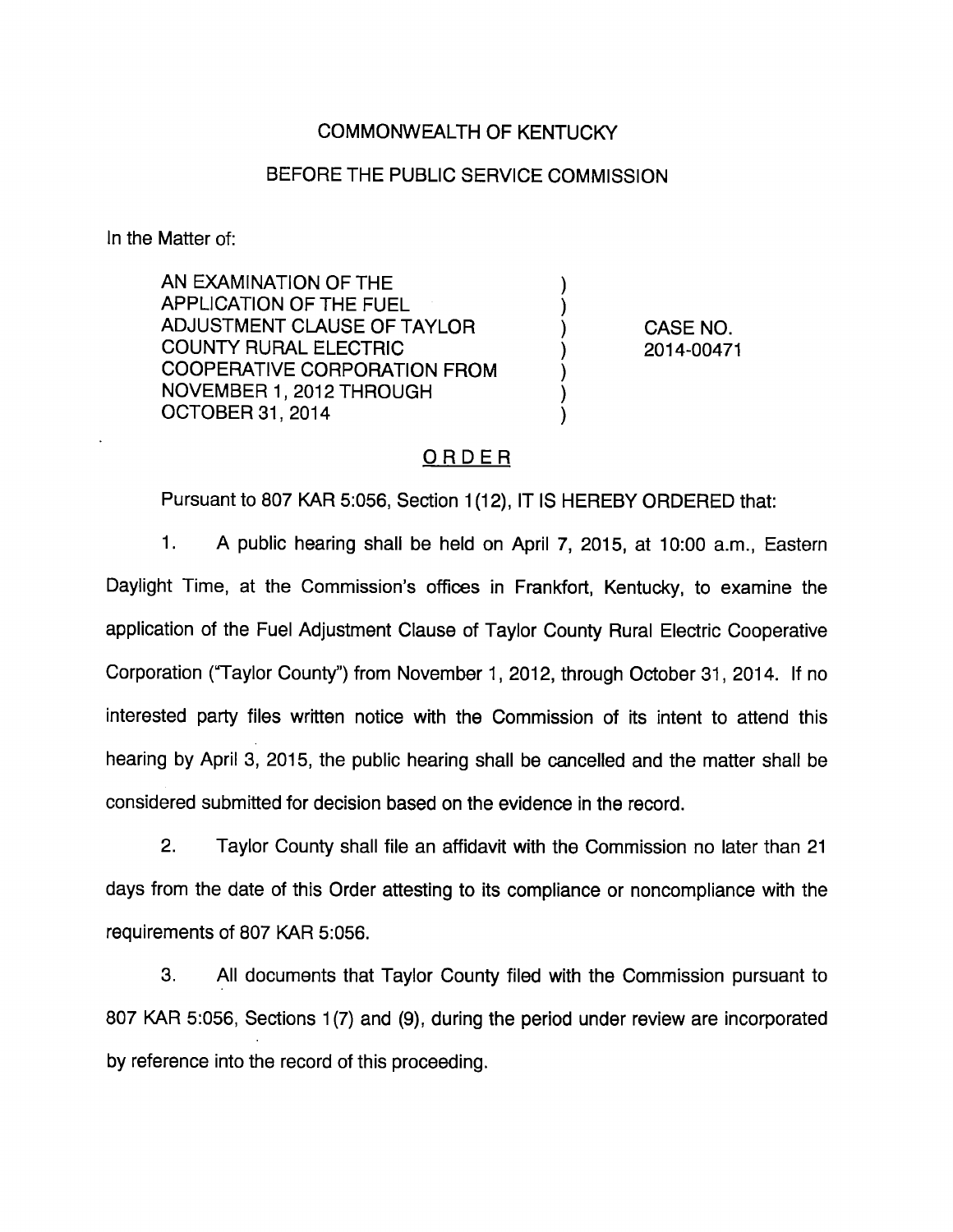4. Taylor County shall publish the following notice not less than seven days or more than 21 days prior to the public hearing in a newspaper of general circulation in its service areas or in a trade publication or newsletter going to all customers. Taylor County shall also file an Affidavit of Publication of Hearing Notice with the Commission no later than April 3, 2015.

> A public hearing will be held on Tuesday, April 7, 2015, at 10:00 a.m.. Eastern Daylight Time, at the offices of the Kentucky Public Service Commission, 211 Sower Boulevard, Frankfort, Kentucky, to examine the application of the Fuel Adjustment Clause of Taylor County Rural Electric Cooperative Corporation for the period November 1, 2012, through October 31, 2014. Individuals interested in attending this hearing shall notify the Kentucky Public Service Commission in writing of their intent to attend no later than April 3, 2015. If no notices of intent to attend are received by that date, this hearing will be cancelled and the matter shall be considered submitted for decision based on the evidence in the record. Written notice of intent to attend this hearing should be sent to: Executive Director, Kentucky Public Service Commission, P.O. Box 615, Frankfort, Kentucky 40602.

5. The official record of the proceeding shall be by video only.

6. a. Taylor County shall file with the Commission, no later than 30 days from the date of this Order, its responses to all information requested in the Appendix to this Order. Responses to requests for information shall be appropriately bound, tabbed and indexed and shall include the name of the witness responsible for responding to the questions related to the information provided, with copies to all parties of record and the original and six copies to the Commission. When numerous sheets are required for an item, each sheet should be appropriately indexed, e.g., Item 1(a), Sheet 2 of 6.

b. Each response shall be answered under oath or, for representatives of a public or private corporation or a partnership or association or a

-2- Case No. 2014-00471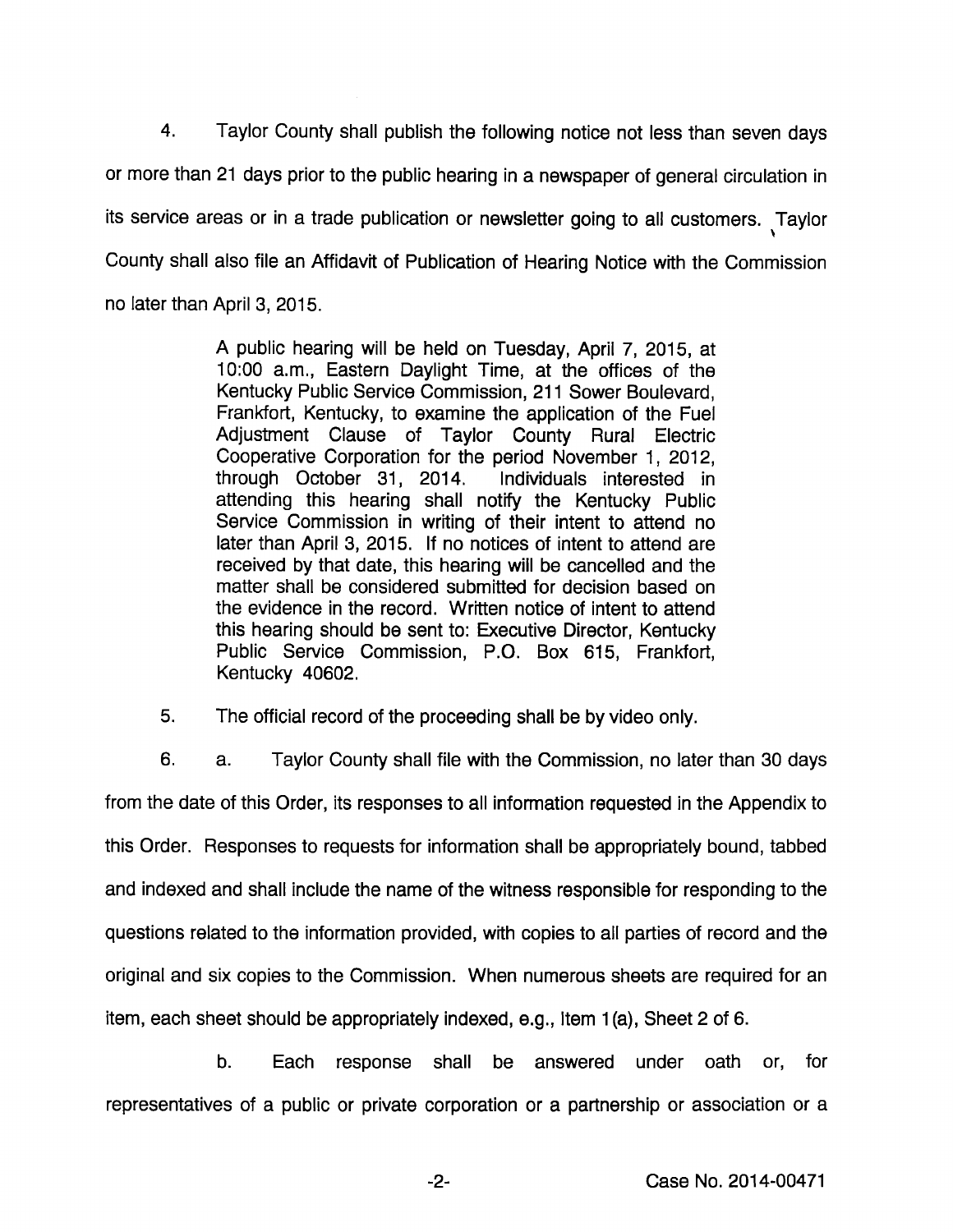governmental agency, be accompanied by a signed certification of the preparer or person supervising the preparation of the response on behalf of the entity that the response is true and accurate to the best of that person's knowledge, information, and belief formed after a reasonable inquiry.

c. A party shall make timely amendment to any prior response if it obtains information which indicates that the response was incorrect when made or, though correct when made, is now incorrect in any material respect.

d. For any request to which a party fails or refuses to furnish all or part of the requested information, that party shall provide a written explanation of the specific grounds for its failure to completely and precisely respond.

e. Careful attention should be given to copied material to ensure that it is legible.

f. A party filing a document containing personal information shall, in accordance with 807 KAR 5:001, Section 4(10), encrypt or redact the document so that personal information cannot be read.

By the Commission



ATTEST:

*Casom W. Brusswill for*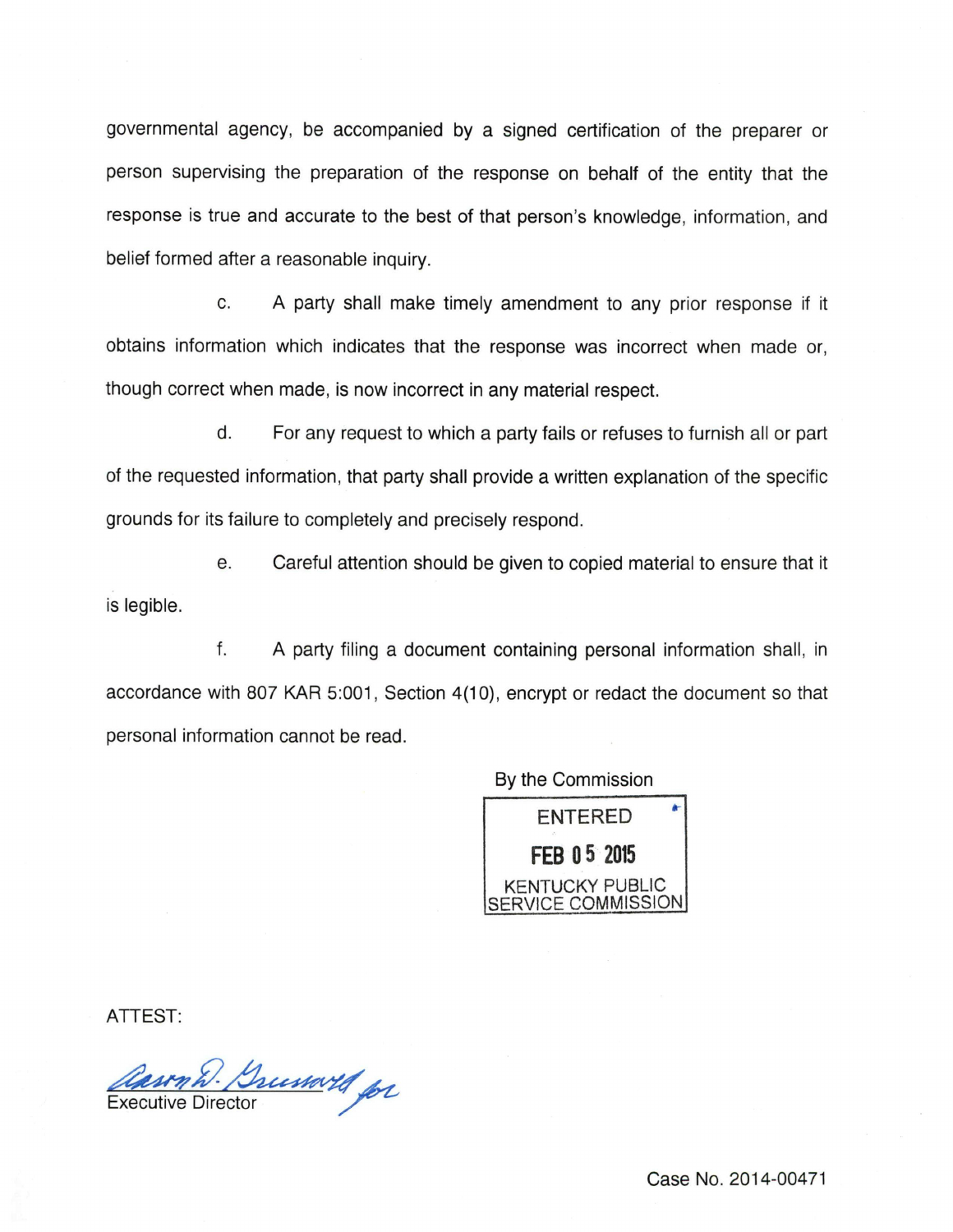#### APPENDIX

# APPENDIX TO AN ORDER OF THE KENTUCKY PUBLIC SERVICE COMMISSION IN CASE NO. 2014-00471 DATED FEB 0 5 2015

1. a. Provide a schedule of the calculation of the 12-month average line loss, by month, for November 2012 through October 2014.

b. Describe the measures that Taylor County has taken to reduce line loss during this period.

2. Provide Taylor County's monthly revenue reports (monthly billing summaries) showing the total revenue collected, including adjustments under the Fuel Adjustment Clause, as reported in Taylor County's monthly filings required by the Commission from November 1, 2012, through October 31, 2014.

3. Provide a schedule showing the calculation of the increase or decrease in Taylor County's base fuel costs per kWh as proposed by its wholesale electric supplier adjusted for Taylor County's 12-month average line loss for November 2012 through October 2014.

4. Provide a schedule of the present and proposed rates that Taylor County seeks to change, pursuant to 807 KAR 5:056, as calculated in Item 3 above, shown in comparative form.

5. Provide a statement showing, by cross-outs and italicized inserts, all proposed changes in rates. A copy of the current tariff may be used.